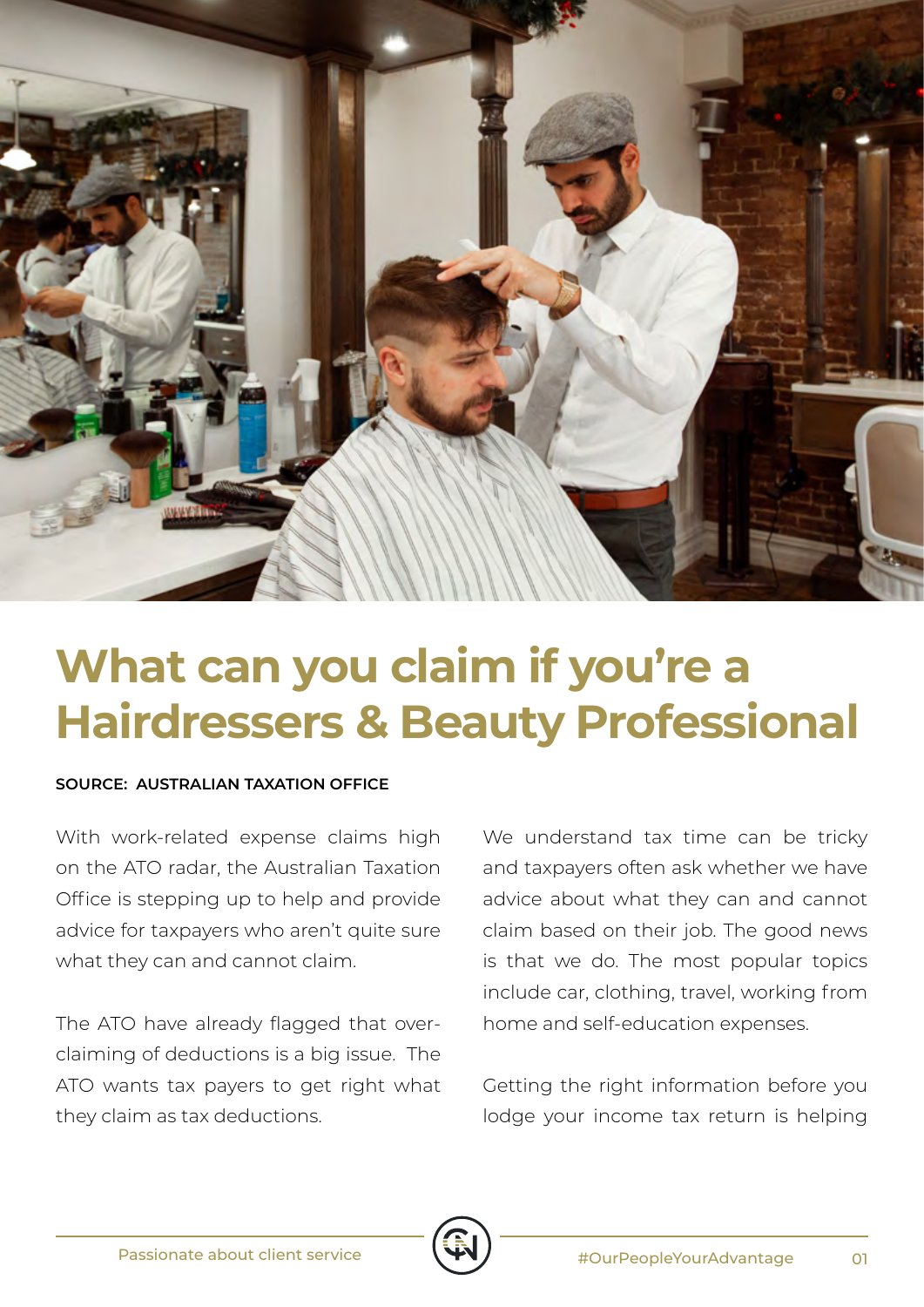our clients to get their claims right and avoid issues later on.

We want every person to have the information they need to know whether they can make a claim, to get it right, and know what records they need to keep. Understanding what you can and cannot claim will help ensure that your income tax return is processed quickly and any refund is paid as soon as possible. Most people want to lodge their income tax return with the right information and helping people to do that in the first p lace i s t he m ost efficient way to operate.

## **What you can and can't claim**

Each occupation has specific circumstances which affect what can and cannot be claimed. Here are some snippets from some ATO occupation quides. Remember, regardless of the occupation you are in, you can only claim the work-related part of expenses, and you must meet the three golden rules:

- You must have spent the money yourself and not been reimbursed;
- The claim must be directly related to earning your income; and
- You need a record to prove it.

## **Hairdressers and Beauty Professional employees: workrelated expenses**

Common deductions include the following:

- You can claim a deduction for travel expenses if you are required to travel away from your home overnight in the course of performing your employment duties – for example, to attend a conference, seminar, training course or industry promotion. This could include meals, accommodation, fares and incidental expenses that you incur.
- You can claim a deduction for the cost of using your car when you drive:
	- between separate jobs on the same day – for example, from your hairdresser job to a second job with another employer,
	- to and from an alternate workplace for the same employer on the same day, such as a different salon.
- You can claim a deduction for the cost of buying, hiring, mending or cleaning certain uniforms that are unique and distinctive to your job. You can also claim a deduction for protective clothing that your employer wants you to wear – for example, face masks and gloves.
- You can claim a deduction for the cost of tools and equipment that you use for